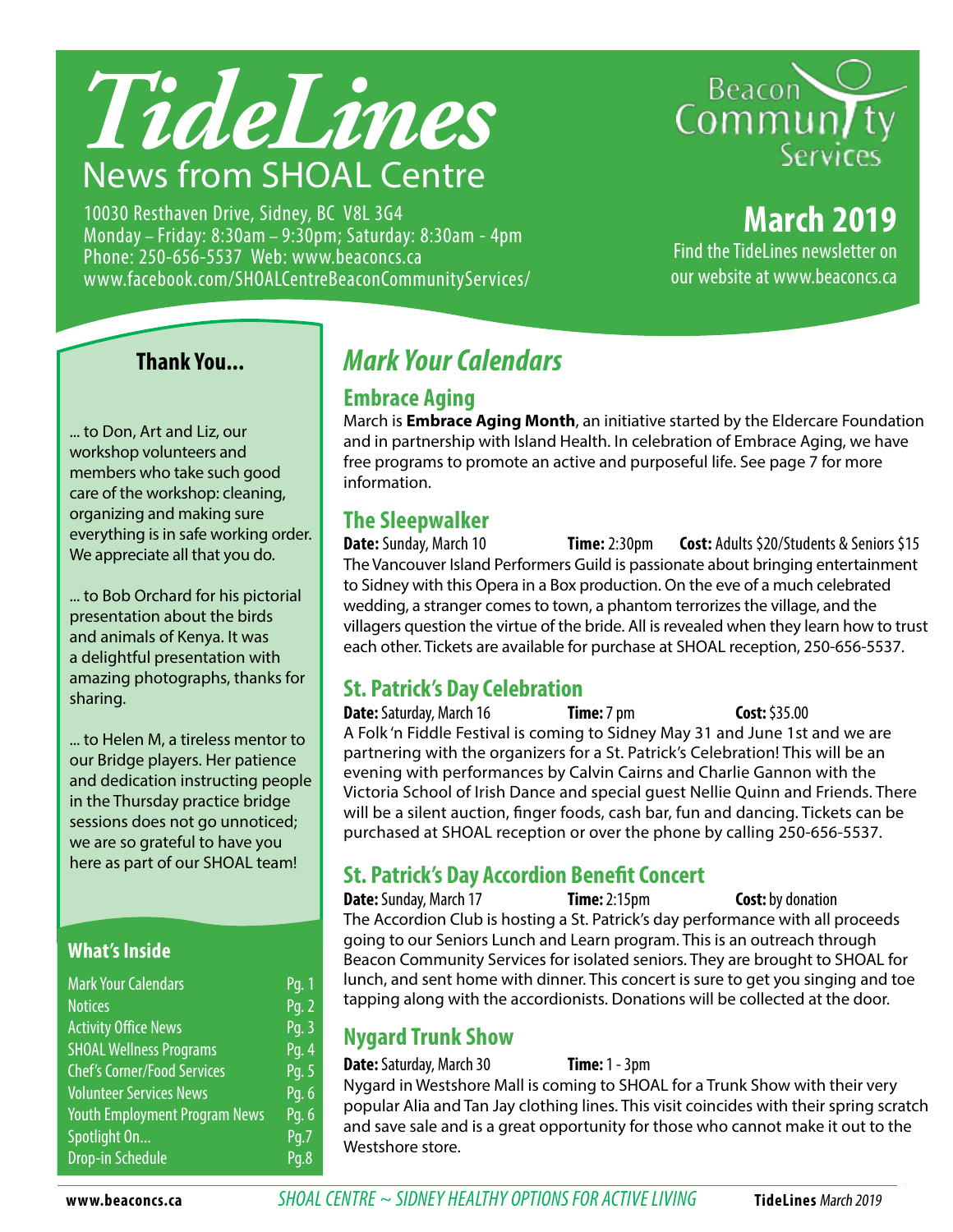### **Tax Season is Here**

Our **Community Volunteer Income Tax Program** (CVITP) will be available at SHOAL Centre in Sidney, through the Beacon Community Services Volunteer Services office, 5 days a week, beginning Friday, March 1 and finishing Tuesday, April 30. To qualify your income must be modest (single person up to \$35,000; couple up to \$45,000) and your tax situation must be simple. Your income source must be from employment, pension, benefits such as Canada Pension Plan, disability, employment insurance, social assistance, RRSP's, support payments, scholarships, bursaries or grants and interest (under \$1000). Meet the volunteer tax team on page 5.

### **Monday - Friday 9 am - 12 pm & 1 - 4 pm**

*This is a free service. Appointments are not necessary as intakes are on a first come first serve basis, each day.*

### **The Victoria Assistive Devices and Coaching Study (VADAC)**

### **Information Session at SHOAL: Thursday, March 7; 1pm**

The University of Victoria's Institute on Aging & Lifelong Health is implementing an exciting new research project (the VADAC Study) in the Greater Victoria area.

The purpose is to investigate how technology such as home-based electronic devices can enhance seniors' health and independence, so they can better manager their chronic conditions. The study will also evaluate the relative effectiveness of using devices and also being coached versus receiving only coaching.

Researchers are recruiting people for two groups: 1) seniors interested in participating in the study for a three-month period, and 2) people interested in becoming a Self-Management Health Coach to support a participating senior for a three-month period.

- **SHOAL Community Centre Annual Membership** \$50 per year (approx. 14¢ / day!) Memberships are non-refundable • Reduced rates on drop-in programs and registered classes • A 10% discount on facility rentals
- Includes a Beacon Community Services membership Use of free wireless internet
- Free seminars and workshops  **A free coffee and scone or cookie on your birthday** A free coffee and scone or cookie on your birthday
- -

For group 1 (research participants), seniors must be 65 or older, living alone, experiencing one or more chronic health conditions, and have been discharged from a medical facility sometime during the last three months. Seniors will be paired with a Self-Management Health Coach.

For group 2 (coaches), people must be able to complete two days of training, then be paired with a participating senior and connect with them by phone for 30 minutes each week.

For more information or to enroll in this study, please contact the Health Coach Coordinator, Suzanne, by calling Toll Free 1-866-902-3767 or email VADA@uvic.ca

### **Sidney Library Pop-Up**

The Sidney Library is poppin' up again! Stop in every Friday in March for a Pop-Up library from 10am to 12pm in the 2nd floor mezzanine. You will be able to order books and pick them up here every week.



### *From the Director's Desk*

**Glenys Cavers, Director of Thrift Shops and SHOAL Centre**  *Beacon Community Services* Phone: 250-656-5537 ext. 102 E-mail: gcavers@beaconcs.ca

### *Notices*

# *News from the Activity Office*



March brings two annual traditions to SHOAL Centre… Income Tax and Embrace Aging Month.

As you will read on pages 2 and 5, our volunteer tax team is trained and ready to help 1,000's of individuals file their 2018 tax returns for free. It is truly amazing how quickly our tax volunteers process returns for members of our community… an awesome service!

March is also Embrace Aging Month and SHOAL Centre is happy to celebrate aging with a Peninsula ElderConnect Seniors Summit on Tuesday March 26 from 1-3pm. Please check out the details on page 7 of this issue. We will also be some offering free activities the week of March 11-15. I hope that you can drop by and try something new this month at SHOAL.

> **Date:** Saturdays **Time:** 2 - 3 pm **Cost:** Members - Free; Non-members - \$3.50

**Date:** Thursdays; **Time:** 9:30 - 11am **Cost:** Members - \$2; Non-members - \$3.50

**Jennifer Van Es, Activities and Rental Coordinator** Phone: 250-656-5537 ext. 117 E-mail: jvanes@beaconcs.ca

*Call to Register for these Courses M - Member Pricing; NM - Non Member Pricing*

### **\*New! Zumba© Gold Seated**

**Date:** Saturdays, March 2 - April 13(7 classes)

**Time:** 10 - 10:45am **Cost:** \$63- M; \$ 65 - NM; \$10 Drop-in Zumba® is a Latin dance-inspired fitness class and Zumba Gold is designed to be accessible to everyone regardless of fitness level. While remaining seated, move to the oldies-but-goodies - sing along and have fun too! Corinne has a passion for seniors fitness and is a certified Zumba ® Gold Instructor.

### **Bio Magnetism Pain Relief**

**Date:** Mondays, March 4 - 25 (4 classes)

**Date:** Tuesdays/Thursdays, March 28 - May 7 (12 classes) **Time:** 10:20 - 11:20am **Cost:** \$110 - M/\$115 - NM **Date:** Tuesdays, March 5 - April 9 (6 classes) **Time:** 9:10 -10:10am **Cost:** \$56 - M/\$58.60 - NM This slow-paced class targets balance by using safe and effective exercises to increase strength, mobility and balance.

### **Therapeutic Yoga**

**Date:** Tuesdays, March 5 - 26 (4 classes) **Time:** 1:30 -2:30pm **Cost:** \$50.40 - M; \$58.80 - NM; \$15.75 Drop-in This class uses the chair and small weights to help improve balance, strength and flexibility.

### **Slow Motion Tai Chi**

**Date:** Thursdays, March 7 - 28 (4 classes) **Time:** 10:30 - 11:30am **Cost:** \$50.40 - M; \$58.80 - NM; \$15.75 Drop-in Discover your inner energy, increase balance, strength, mobility and breathing capacity. Enjoy the pleasure of living in a more lively and relaxed body.

### **Gentle Chair Yoga (Co-Ed)**

**Date:** Fridays, March 8 - May 3 (7 classes) **Time:** 12:30 - 1:30pm **Cost:** \$78.75; \$12 Drop-in This popular class helps to improve breathing, strengthens your inner core and gives you an overall sense of vitality and well being, while you stay seated on a chair.

### **Next Step Bridge**

**Time:** 10:30 - 11:30am **Cost:** \$50.40 - M; \$58.80 - NM; \$15.75 Drop-in Benefit from the pain relief effect of your bio-magnetism and learn to alleviate the pains related with aging or accident almost instantaneously. **Balance Booster Date:** Mondays, Thursdays; **Time:** 9 - 10am **Date:** Wednesdays **Time:** 5:30 - 6:30pm **Cost:** \$15.75 Drop-in or Punch Pass(\$126 for 10 classes; non-refundable) This class stretches and strengthens the whole body and is for beginners and experienced yogis alike. Class ends with a relaxing meditation.

**Date:** Mondays, March 25 - April 29 (*includes Apr. 22, Easter Monday*) **Time:** 9:30 am- 12pm **Cost:** \$35

We are happy to offer the Next Step Bridge session once again. This *beginner* class, led by a volunteer instructor is for those *without* a lot of Bridge experience but are keen to learn about the fabulous game of bridge. Please do not sign up unless you can commit to all 6 lessons; this is a progressive class and you will fall behind if you are absent from one class; concepts may be reviewed but not retaught. Minimum numbers need to be met to run this class.

### *\*\*NEW!* **Sit and Stay Fit**

**Date:** Thursdays**,** ongoing **Time:** 12:40 - 1:10pm **Cost:** \$10 Drop-in

This class is designed to improve strength and mobility while being seated on a chair. It's great for those with osteoporosis or other limiting conditions. It's slow paced with gentle movements. Learn strategies that you can do at your own pace and transfer to real life needs. \*\**This is a new program we are trying to run; try it to avoid the disappointment of a class cancellation!*

### **Well Balanced Hatha Flow Yoga**

### **Meditation**

**Date:** Mondays, Ongoing **Time:** 6:30 - 7:45pm **Cost:** \$10.50 Drop-in Begin with a meditation followed by a Buddhist teaching, a tea break, and ending with another meditation.

### **Tai Chi**

**Date:** Tuesdays, ongoing **Time:** 10 - 11am **Cost:** \$12 Drop-in Join instructor Brenda Davie with 18 easy to follow Qi Gong movements suitable for all levels.

### *Drop-Ins to Note*

### **Saturday Sing-a-Long**

### **Ukulele Jam**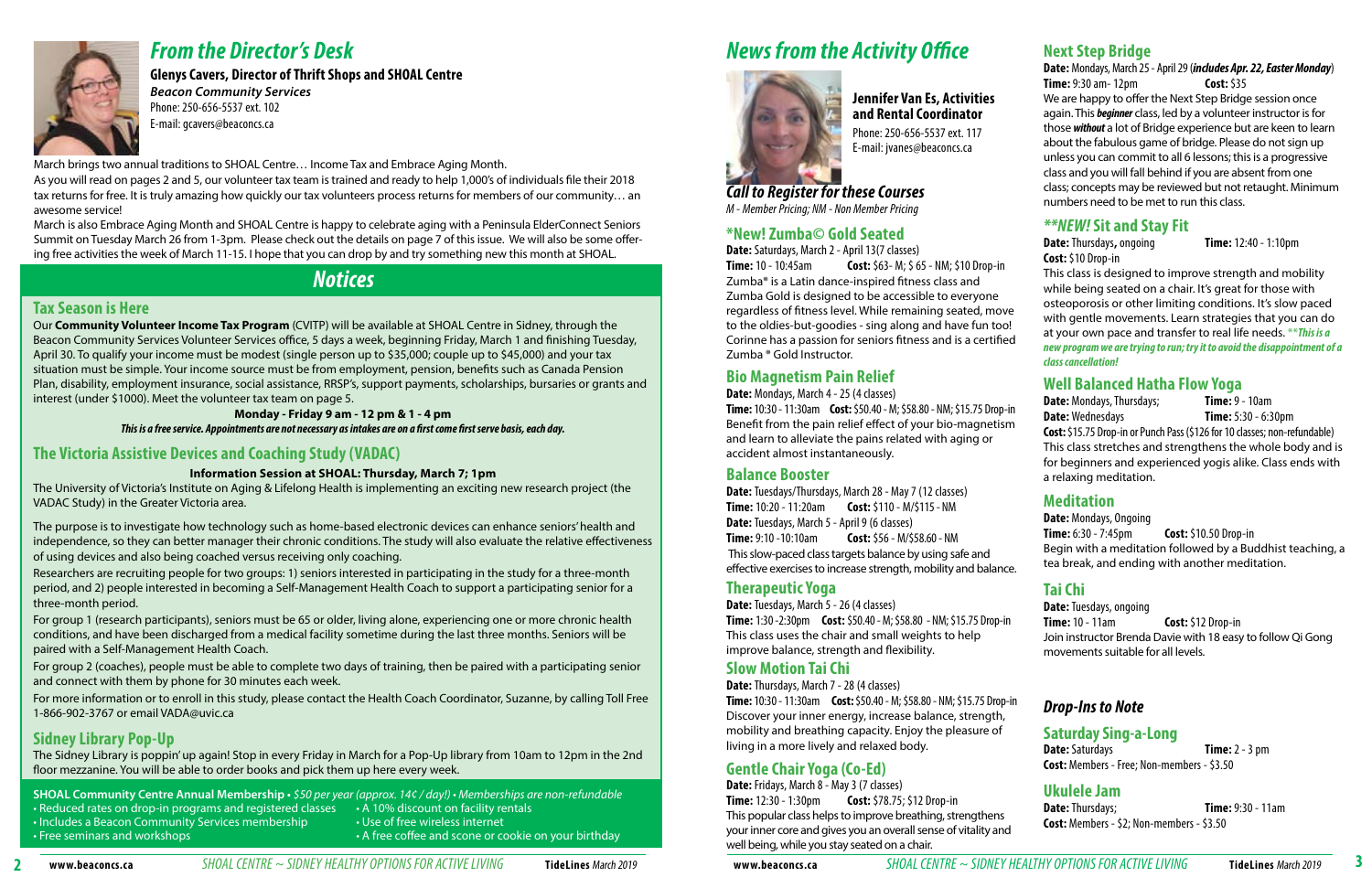### **SHOAL Wellness Programs**

**Be Well Clinic** checks blood pressure and glucose every Monday in Auditorium A, 1 - 2pm. Admission by donation.

**Better Breathers Program**, for those with breathing difficulties, is held the fourth Monday of each month in Auditorium B. The next meeting is Monday, March 25, 1:30 - 3pm. For information please call Kelly Ablog-Morrant at the BC Lung Association at 1-800-665-5864.

**Dementia Caregivers' Support Group**, for those who are caring for someone with a diagnosis of Dementia or Alzheimer's, meets the 2nd Wednesday of the month, 1:30 - 3pm. This group will be meeting on Wednesday, March 13. Participants must connect with the facilitator before attending – 250-656-5537.

**Free Legal Clinic** is held on the first Thursday of each month, 1 - 4pm. Book your 30 minute appointment in advance by calling us at 250-656-5537. The service is provided by David A. Busch of Perlman, Lindholm, Barristers and Solicitors. The next clinic will be Thursday, March 7.

White Cane Club, for those with vision impairment. This group meets the first Thursday of the month. Their next meeting is on Thursday, March 7, 2 - 3:30pm.

www.beaconcs.ca SHOAL CENTRE ~ SIDNEY HEALTHY OPTIONS FOR ACTIVE LIVING TideLines March 2019 www.beaconcs.ca SHOAL CENTRE ~ SIDNEY HEALTHY OPTIONS FOR ACTIVE LIVING TideLines March 2019

**Date:** Friday, March 1: "Changeling" Friday, March 15: "MacKenna's Gold" **Time:** 7pm **Cost:** Members - Free; Non-members - \$2

> **Foot Care Clinic** by Glynis Miller, Licensed Practical Foot Care Nurse of Soul to Sole Mobile Foot Care. Appointments include: nail care (clipping, sanding, trimming) for Diabetic, difficult, thick or fungal nails. Care for callouses and corns, ending with a moisturizing foot rub. Sessions are 45 minutes. Appointments are available every Thursday, please call SHOAL Centre to book an appointment – 250-656-5537.

**Friday:** computers & tablets; **Time:** 1 - 3pm **Tuesday:** Apple products only; **Time:** 11am - 1pm **Cost:** Members - \$2; Non-members - \$3.50

**Date:** Thursday, March 7 **Time:** 1:30pm **Cost:** Free This short seminar is about a new UVIC, Institute on Aging & Lifelong Health research study to evaluate the relative effectiveness of health coaching and the use of assistive devices. See page 2 for more detailed information.

**Date:** Tuesday, March 12 **Time:** 2 - 3pm **Cost:** Free If you have questions about the above mentioned legal documents, this workshop is for you. Guest speakers presenting will be Brian Einarson from CIBC Trust and Lisa Robson, CIBC Investment Consultant. Call 250-656-5537 to register.

### *Activities, cont...*

*Drop-Ins to Note, cont...*

### **Come Listen to Music**

**Victoria Accordion Club:** Sunday, Mar 3 & 17 *St Patrick's Concert 2:15pm* **Mendelssohn Choir:** Mondays, 6:30 - 9pm **Sidney Wednesday Night Accoustical Jam:** Wednesdays, 7 - 9:45pm **The Splinters:** Tuesday, March 12, 1:15pm

### **Movie Nights**

### **Computer Clubs** *(By Appointment Only)*

### *Seminars & Workshops (Call to Register)*

### **Holistic Nutrition Discussion - Anatomy 101**

**Date:** Wednesday, March 6 **Time:** 1:30 - 3pm **Cost:** Members - Free; Non-members - \$3.50 Facilitated by Angela Cusicianna RHN. Learn about your internal organs, where they are and how foods affect them. Call 250-656-5537 to register.

### **Victoria Assistive Devices & Coaching Study**

### **Wills, Power of Attorney and Trusts**

### **Diabetes Self Management**

**Date:** Sunday March 31 - May 12 *\*no session April 22* - *Easter Monday* **Time:** 1:30 - 4pm **Cost:** Free The UVIC Institute on Aging and Lifelong Health returns

to SHOAL with this beneficial program for adults living with Diabetes. Family members or friends who wish to learn more about living a healthy life with this condition are welcome to participate. Call 1-866-902-3767 or go to www.selfmanagement.ca to register.



## *Chef 's Corner* **Chef, Karen Taylor**

Phone: 250-656-5537 ext. 107 E-mail: chef@beaconcs.ca

### **Tuck Shop Special**

### **Shamrock Cookies:** \$1 each or 6 for \$5

Available at the Tuck Shop March 11 - 15. Cookies will be available every day until they are sold out! Make sure to come in and get them while they last!

|               | Time          | Single<br><b>Meal</b> | <b>Meal Cards</b><br>(based on Single<br><b>Meal Pricing)</b> | <b>Larger Meal</b><br><b>Option</b> |  |  |  |  |  |  |  |  |  |
|---------------|---------------|-----------------------|---------------------------------------------------------------|-------------------------------------|--|--|--|--|--|--|--|--|--|
| Lunch         | 12 - 1:30pm   | \$8                   | \$105<br>(Save \$1 per meal)                                  | \$10                                |  |  |  |  |  |  |  |  |  |
| <b>Dinner</b> | $4:30 - 6$ pm | \$11                  | \$150<br>(Save \$1 per meal)                                  | \$15                                |  |  |  |  |  |  |  |  |  |

### **Dining Room Hours and Prices**

Everyone Welcome!

Call 250-656-5537 to make a reservation. All prices include tax. Gratuities are gratefully declined. We regret that we are unable to issue refunds for meals remaining on unused cards.

### **Happy St. Patrick's Day to all!**

We are celebrating St. Patrick's Day with an evening of music, finger foods and fun on **Saturday, March 16** and I thought I would incorporate some traditional Irish favorites! Irish Soda Bread Avocado Devilled Eggs Sausage Eggs St. Paddy's Dill Dip & Veggies Spinach Chicken Pinwheel Wraps Cheese, Crackers and Pepperoni Sticks & more!

# Everyone's Irish On March 17th.

Meet the 2019 Tax Team. Returning this year are Al, Chris, Denise, Gordon, Ian (not pictured), Ivan, Ivan (not pictured), John, Kevin (not pictured), Linda (not pictured), Lloyd, Marian, Mervyn, Sally and Terry. New volunteers this year are Dave, Fran and Susan. Our income tax volunteers filed 1067 tax returns in 2018 and each year we do more and more returns in our community: We are very grateful for the volunteers who spend their time for this much valued free service!













Gord Ivan







Marian

### **Profile: Community Volunteer Income Tax Team**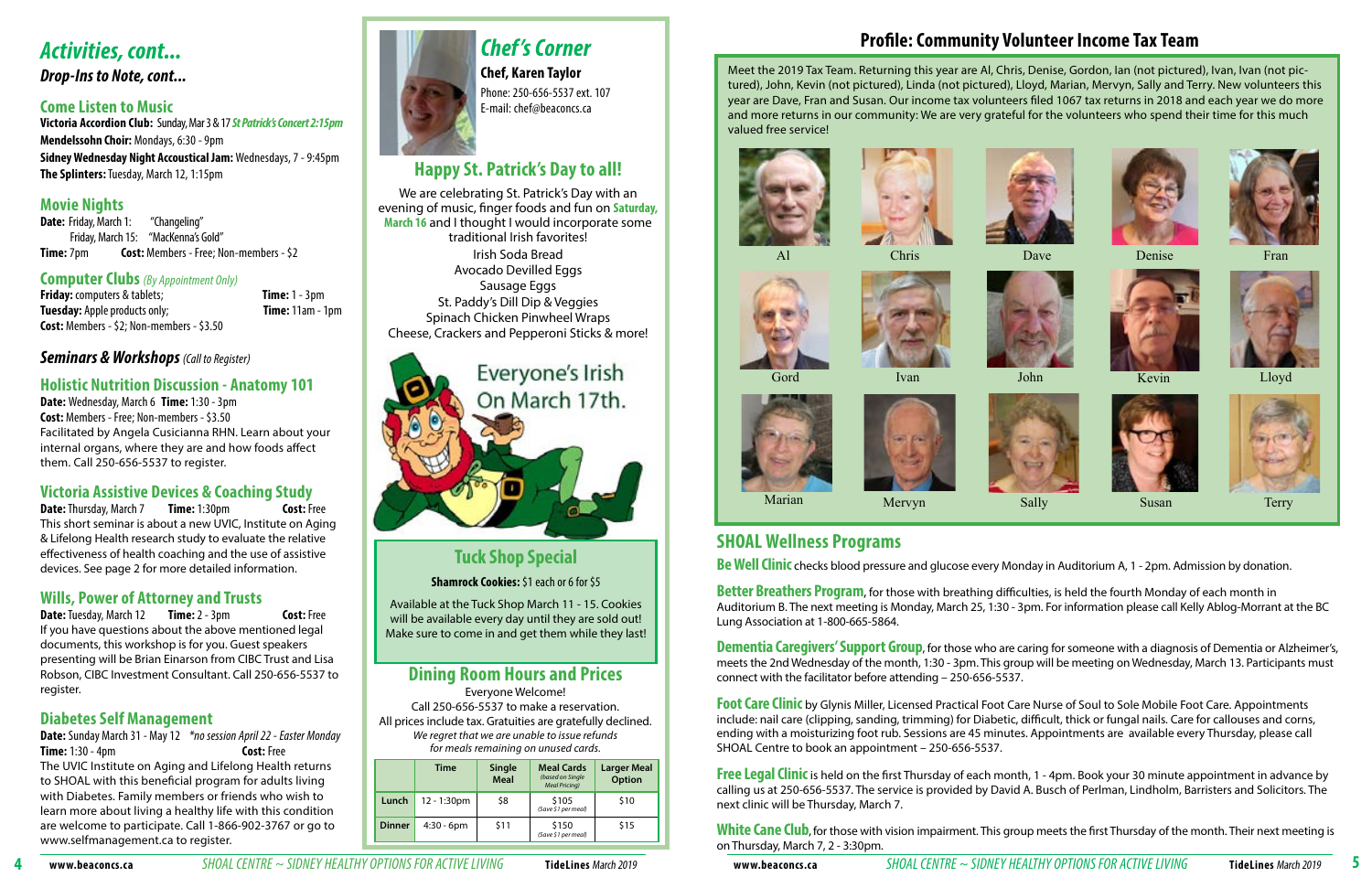### **Better at Home Shopping Trips**

Mondays this month are:

Meet at SHOAL at 11:45am. Please call SHOAL reception at 250-656-5537 to register in advance.

### **Volunteer News**

### *Good Food Box*

*Saanich Peninsula's affordable produce box*

Quality, fresh, local, seasonal, organic and conventional produce available to all Saanich Peninsula residents for reasonable prices! Orders will be delivered to SHOAL on the last Wednesday of each month (home delivery may be available – call to inquire), and orders are due the Wednesday prior to delivery. Order in person or by phone at 250-656-5537. Deadline for March orders is March 20, for delivery March 27. For more information call SHOAL Centre, or pick up a flyer at reception.

**Deb Greenaway, Direct Volunteer Services Coordinator**  Phone: 250-656-5537 ext. 106

E-mail: dgreenaway@beaconcs.ca



### *Volunteer & YEP News*

- March 4 Uptown
- March 11 Mayfair Mall
- March 18 Uptown
- March 25 Hillside Mall

### **Sara Lawton, Volunteer Services & YEP Coordinator**

Phone: 250-656-5537 ext. 118 E-mail: slawton@beaconcs.ca

> **"Coffee's On"** Drop-in coffee morning for our Volunteer Drivers and Schedulers. Drop by the Lounge anytime between 10am and noon on **Tuesday, March 5.** Hope to see you there!

### **Sidney Single Seniors 55+**

Are you 55 or older and single (or a caregiver of a partner who is housebound or in long term care?). Do you wish to start socializing more? The Sidney Single Seniors 55+ might be the perfect fit for you. There are presently over 100 members, both men and women, from the Saanich Peninsula. We have been operating since 2003 under the umbrella of Beacon Community Services. Annual membership is \$20.

Our regular meeting is on Wednesday, March 20 at 2pm in Auditorium A, SHOAL Centre. The guest speaker will be Dr. Edward Ishiguru.

Our next meal out will be at "The Waddling Dog".

For more information call Gail Smith at 250-893-9764 or Gillian Else at 250-656-3971.





elderconnect.ca





### **Now Recruiting**

### *White Cane Club Facilitator*

Beacon Community Services at the SHOAL Centre is seeking a volunteer to facilitate the Sidney White Cane Club. The White Cane Club provides resources and support to visually impaired and blind community members.

This is a social group that meets monthly to hear guest speakers and to connect with and support each other. The meetings are a great opportunity to meet and laugh with others.

### **Youth Employment Program**



### *YEP is here to help!*

Hard to believe with all the snow we had last month that spring is around the corner! With that comes spring cleaning and yard maintenance.

Why not hire a student through the Youth Employment Program at Beacon Community Services? You can save your energy – and your back – while helping a student learn more about work and the value of wages, and helping them build their resumes at the same time.

If you'd like to hire a student to help get your yard in shape after winter and ready for the summer months ahead, contact Sara Lawton at slawton@beaconcs.ca.

At Beacon Community Services at SHOAL in the spirit of embracing aging, we are passionate about providing services for the community to engage the Body, Mind and Spirit. This can be done through our programs, activities and even through giving of your time, volunteering. There are many ways to stay active while keeping your mind sharp and body active, socializing with others or trying something new. We have provided opportunity for this with the free embrace aging activities offered below.

### **Embrace Aging Activities at SHOAL:**

As part of the annual celebration, SHOAL is offering the following drop-in programs for members and visitors to enjoy for **free** during the week of March 11 - 15

Monday, March 11: **Yoga**; 9 - 10am

Tuesday, March 12: **The Splinters, Folk music you will love!**; 1:15 -2:15pm Wednesday, March 13: **Table Tennis Drop In**; 9:30 - 11am Thursday, March 14: **Slow Motion Tai Chi**; 2 - 3pm Friday, March 15: **Bio - Magnetism and Chakras**; 2 - 3pm

As part of the Embrace Aging week, we are hosting the **Peninsula ElderConnect Seniors Summit Tuesday, March 26 from 1 - 3pm**

• Learn about ElderConnect and how you can help shape the development of your Peninsula

• Connect with local senior-focused organizations and resource providers and learn about the wealth of

- ElderConnect community network.
- activities and services they offer.
- 
- Enjoy light refreshments and door prizes too!

• Acquire valuable insights on the journey of aging from our Keynote Presentation

**BC Healthy Communities** 



*Admission is free and everyone is welcome! Doors open at 12:45pm. Register by calling 250-656-5537.*

### *About ElderConnect:*

ElderConnect is an initiative of the Eldercare Foundation in partnership with BC Healthy Communities Society. With support and input from Beacon Community Services, SHOAL Centre, the Peninsula communities and volunteers, the Peninsula will be our second pilot community to launch. Peninsula ElderConnect is funded in part by a grant from the Victoria Foundation.





YEP students volunteering at our Staff Appreciation Dinner in Feb.